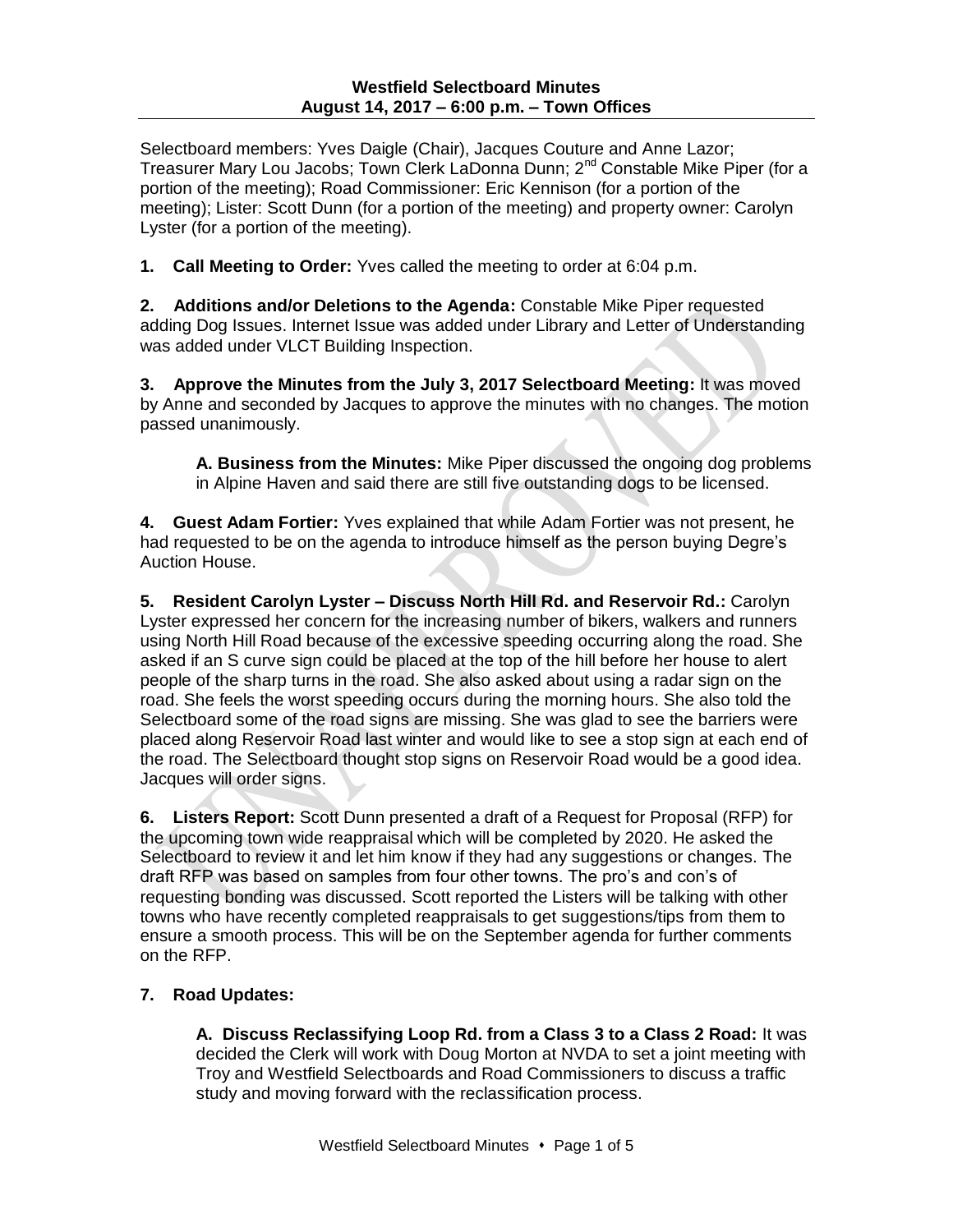**B. Draft of Driveway Permit Application:** The Selectboard reviewed the draft application. The Clerk requested there be a \$10 fee for the permit to cover the recording cost. The Selectboard was in agreement and felt a second page should be added with guidelines and restrictions. The Clerk will draft this for the Selectboard and Road Commissioner to review in September.

**C. Follow-up on Flashing Speed Radar Sign Options:** After continued discussion from previous meetings it was moved by Jacques and seconded by Anne to purchase a solar powered radar sign for Route 100. The motion passed unanimously. LaDonna reported the AOT District office has a radar cart which can be used up to three times per year at no charge to towns for a period of up to two weeks at a time. LaDonna has reserved it and Eric will pick it up for immediate placement on North Hill Road.

**D. Update on Structures Grant – Loop Rd. Bridge Repairs:** Eric reported he was pleased with the completed project. The town has not received the bill yet. Mary Lou will submit the paperwork for the 90% grant reimbursement.

**E. Sign Better Road Grant Paperwork for TH19 Buck Hill Rd.:** The Selectboard signed the grant paperwork to be submitted to the state. This grant is for stone ditching on Buck Hill (at Taft Brook) to Sniderbrook Rd.

**F. Update on 2017 Better Roads Grant Work on North Hill Rd. (\$41,546):** This work will be completed in September or October. The paperwork is due October 31, 2017.

**G. Update on Street Sign Installation:** Eric will work on completing this and will work with Jacques to order any new signs necessary including the stop signs for Reservoir Rd.

**H. Clarification on Gorman Group Proposal:** Eric reported that the Gorman Group owns the storage silo. The Selectboard felt it was fine for Eric to continuing purchasing as needed. No contract was necessary at this time.

**I. Repairs to the Damaged Bench on the Common:** Jacques kindly purchased a new bench at his expense to replace the broken one. It was discussed to remove it from the Common or at a minimum move it more towards the center of the Common to keep it away from the plowing path.

**J. Balance Rock Road Work:** The road improvements will continue this fall on Balance Rock Road from Gary Sloan's property to Route 58. There is \$30,000 in the budget for this project.

**K. Road Commissioner Health Insurance:** After reviewing the options, Eric has decided to not take the town's health insurance but rather keep his personal existing health coverage. This will be a savings to the town. The Selectboard felt Eric should be reimbursed for the cost of his portion of his personal health insurance. There was a motion by Jacques and second by Anne to reimburse Eric to cover the cost of \$137 for his health insurance. The motion passed unanimously.

#### **8. Treasurer's Report:**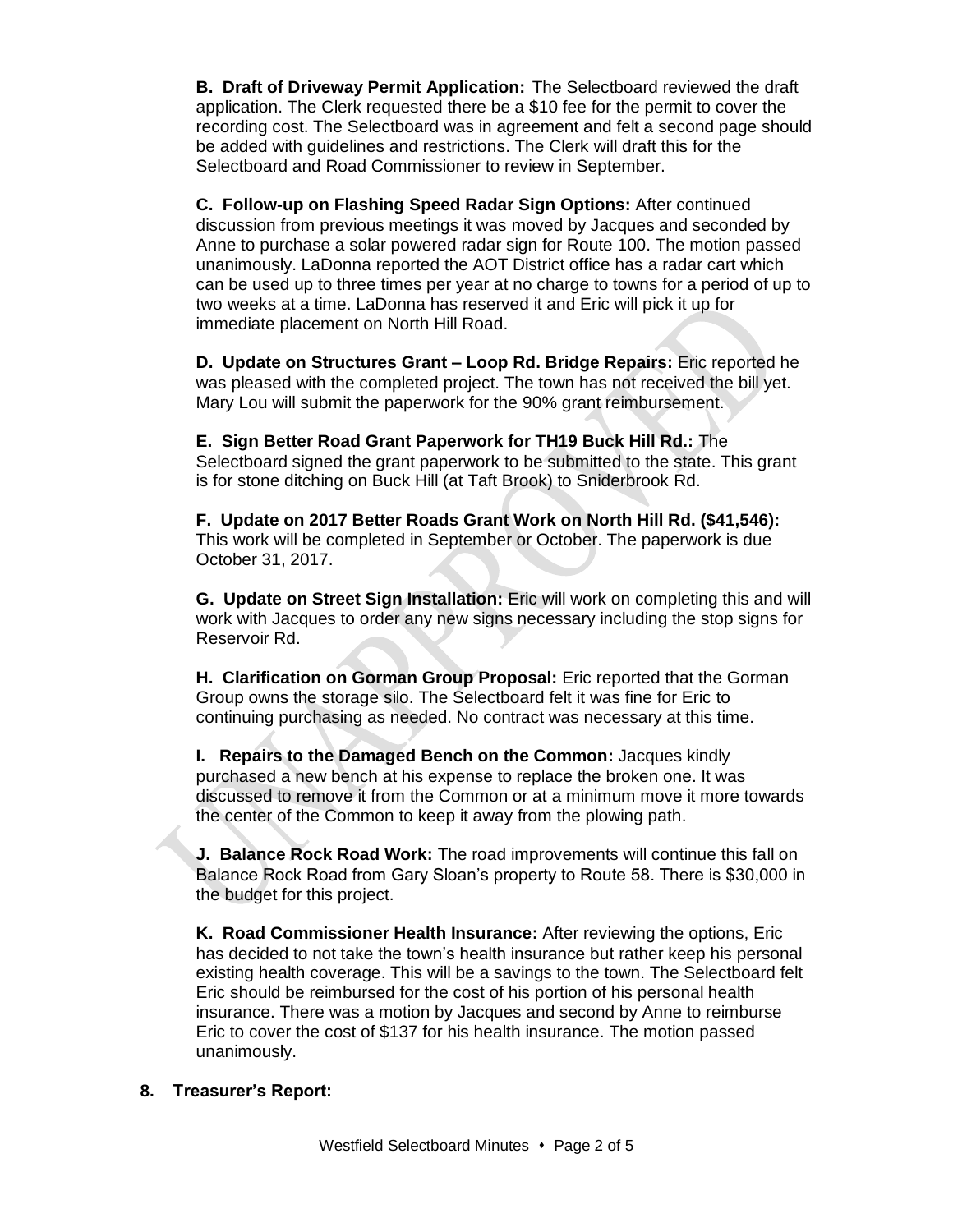**A. Update on Budget and Checking Account Balance:** Mary Lou reported the grant money for the North Hill Road paving grant has been deposited into the general fund. She provided a budget update as well as an update on the towns CD and stock investments. Yves discussed taking some of the CD investments and investing that money into Edward Jones stocks because of the high rate of return received on the past Edward Jones investments. Mary Lou will investigate this and it will be discussed again at the September meeting.

# **B. Approve Warrants for Expenditures Dated 7/12, 7/19, 7/27 & 8/8/17:**

There was a motion by Anne and second by Jacques to approve the warrants as listed. The motion passed unanimously.

**C. Sign Edward Jones Paperwork for Library Account:** The new paperwork was signed adding Anne to the account.

**D. Sign Sticks & Stuff Credit Application:** The Selectboard signed the credit application. Selectboard members will be the authorized signers for this account.

**E. Choose Date for Presentation of Service Award:** The date was tentatively set for September 9<sup>th</sup> for presentation of this award. Mary Lou will make the arrangements and notify the Selectboard of the best time.

# **9. Library Report:**

**A. Parking Stops Installation:** Yves stated these will be installed soon.

**B. Sunday Hours:** Tabled.

**C. Internet Issue:** Currently there is no internet at the Library. Comcast has been contacted for a service call to resolve the issue.

**10. U.S. Census-LUCA Report:** The Selectboard decided not to participate in this voluntary reporting.

**11. VLCT Building Inspection-Thursday, August 17th at 11 a.m.:** Yves will meet with the VLCT inspector, Jim Carrien, to inspect the town buildings on August  $17<sup>th</sup>$  at 11 a.m.

**A. Letter of Understanding with Road Commissioner, Eric Kennison and Kennison and Son:** Mary Lou stated in preparing for the building inspections she realized we needed a new signed agreement with the new Road Commissioner. There are still a few unanswered questions before a new signed agreement can be put in place. This will be completed at the September Selectboard meeting.

# **12. Community Center Updates:**

**A. Discuss Floor Replacement Quotes:** Yves presented a quote from Sticks & Stuff in the amount of \$8,589.56 for 3-1/4" prefinished maple flooring, pine mopboards, floor leveler, plywood underlayment and nails. The quote from Poulin Lumber was 8% higher. Any unopened products not used can be returned. Yves feels the cost to install the flooring will be \$8,000 to \$10,000. The Selectboard had a lengthy discussion about this being over the amount approved at Town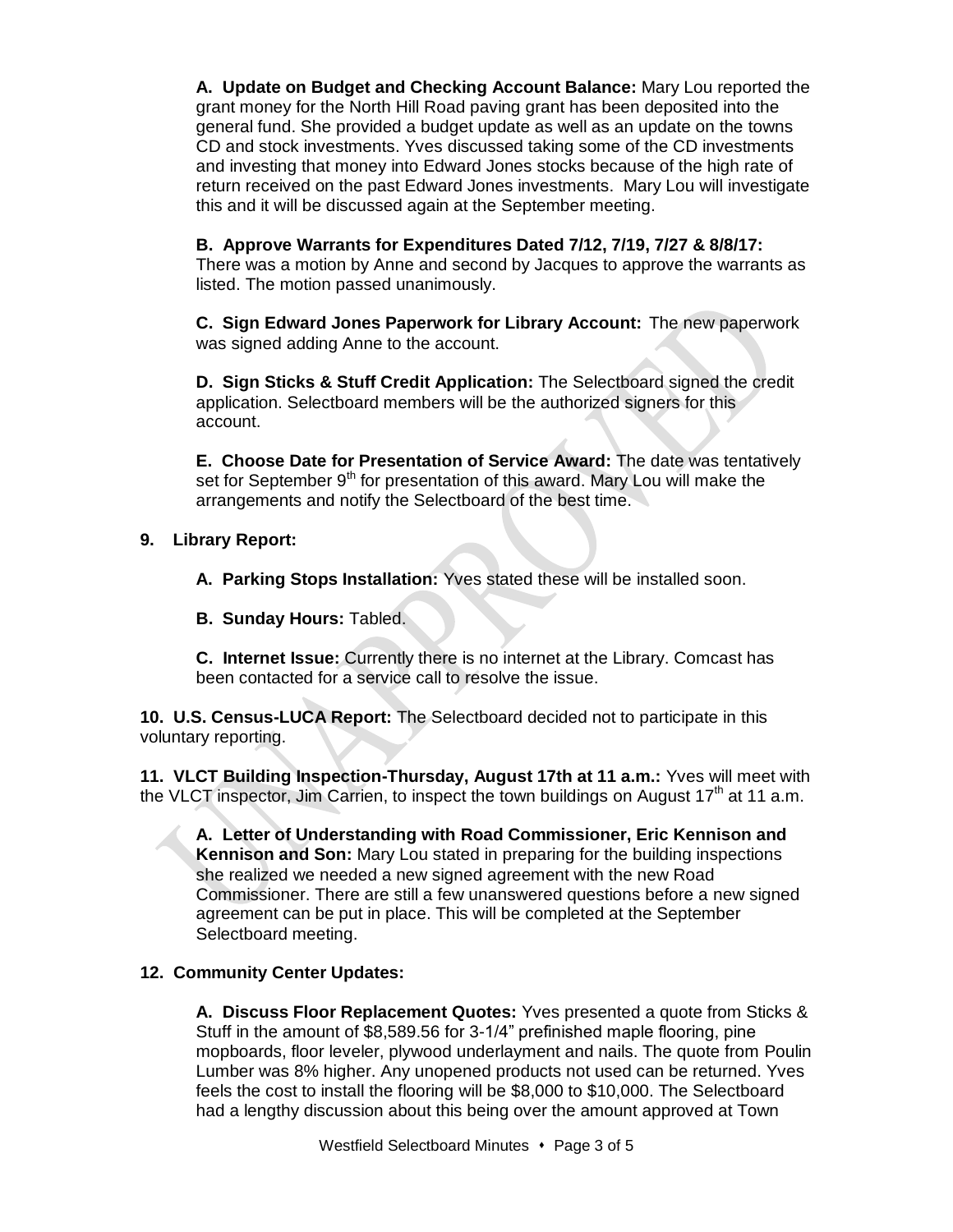Meeting. In the end the Selectboard felt the project needed to be completed because of the condition of the current flooring. There was a motion by Jacques and a second by Yves to move forward with completion of the project this year. The motion passed unanimously. Yves moved and Jacques seconded to purchase the flooring materials from Sticks and Stuff. The motion passed unanimously. Ads will be placed in the August  $18<sup>th</sup>$  Newport Daily Express and the August 23rd Chronicle to seek bids for flooring installation. The Clerk will also post on the website as well as the Town Facebook page to help spread the word. The deadline to submit sealed bids will be Wednesday, September  $6<sup>th</sup>$ . Bids will be opened at the September  $11<sup>th</sup>$  Selectboard meeting. Questions or site visits will be handled by Yves.

**B. Furnace Maintenance:** Yves reported Bill Driver, Jr. will be here next week to service all of the town furnaces.

**C. Discuss Sewer:** There was a motion by Jacques and second by Anne to get the sewer re-work completed as soon as possible. The motion passed unanimously.

**13. Sheriff's Report for June:** The Sheriff's report reflected 15.5 patrol hours with no breakdown of the citations issued. The Clerk will call the Sheriff's Dept. to see why we are getting so little information with the recent reports.

#### **14. Recycling Updates:**

#### **A. Purchase Camera:** Tabled

**B. Tires:** Yves reported the tires previously disposed of at Gates Salvage for \$100/ton are now being taken to the NEKWMD at \$120/ton. Gates is no longer accepting tires due to the loss of a piece of equipment.

**15. NEMCI, Certified Vermont Clerk (CVC) and Certified Municipal Clerk (CMC) Designation-LaDonna Dunn:** LaDonna told the Selectboard she has graduated from the three year NEMCI Institute program and will be receiving her CVC in September. She has also applied to the International Institute of Municipal Clerks to receive her CMC. The Board congratulated LaDonna.

#### **16. Town Officer Vacancies:**

**A. Appointment of Auditor-Joseph Falworth:** Jacques moved to appoint Joe Falworth to fill the vacant Auditor position until Town Meeting day 2018 when it will be voted on. Anne seconded the motion which passed unanimously. The Clerk will notify Joe as well as the rest of the Board.

**B. Appointment of Lister-Sue Scott:** There was a motion by Anne and second by Jacques to appoint Sue Scott to fill the unexpired Lister term of Steve Dykeman. The motion passed unanimously. The Clerk will notify Sue as well as the rest of the Board.

**C. Resignation of 1st Constable-Normand Piette:** Yves read a letter of resignation from Normand who has served as Constable for over twenty five years. The Board expressed their appreciation for his service. The Selectboard discussed possible replacements.